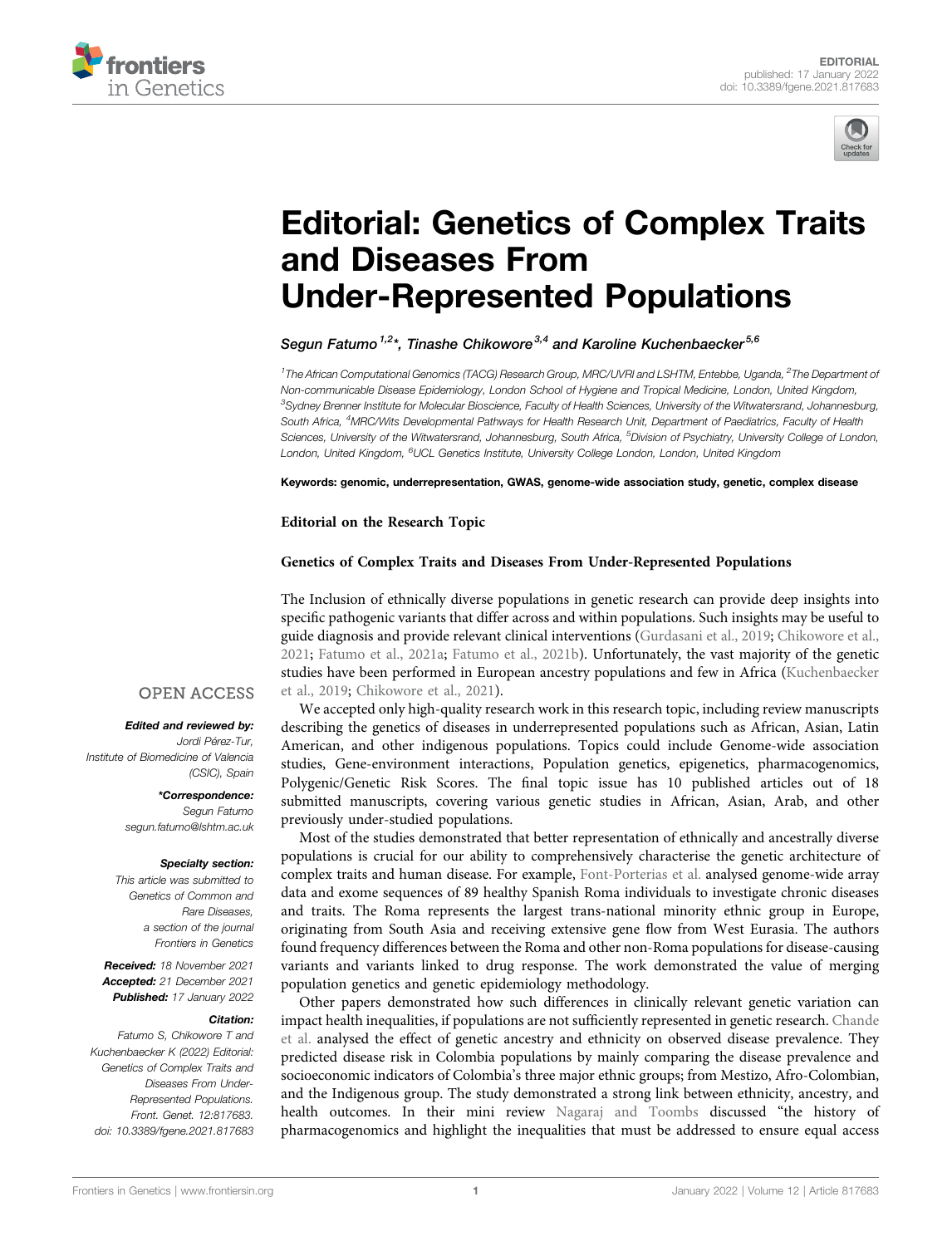to pharmacogenomic-based healthcare and reviewed the efforts to conduct the pharmacogenomic profiling of chronic diseases among Australian Indigenous populations including the impact of the lack of drug safety-related information on potential ADRs among individuals in these Australian Indigenous communities".

Papers in this special issue actively addressed underrepresentation by investigating the genetics of complex traits in diverse populations. One approach used to address the imbalance is synthesising existing studies to empower more generalizable conclusions. [Soremekun et al.](https://www.frontiersin.org/articles/10.3389/fgene.2021.749415/full) meta-analysed summary statistics from genome-wide association studies of multiple African data, carried out a Bayesian finemapping, and assessed the causal relationship between White Blood Cell (WBC) subtypes and Asthma including a two-sample Mendelian Randomization (MR) analysis. This study identified five novel genes not previously reported associated with any WBC subtype. Their MR analysis showed that monocytes count and neutrophils counts are associated with an increased risk of asthma. [Singh et al.](https://www.frontiersin.org/articles/10.3389/fgene.2021.699445/full) conducted a systematic review to summarise studies on genetic association studies for blood pressure-related traits in populations with African ancestry. The review highlighted the limited number of available studies, especially in Africa. Nevertheless, across the five blood pressure-related traits, they found that 26 genome-wide significantly associated SNPs have been identified, including 12 associations that have not previously been described in non-African studies.

Similarly, [Al-Homedi et al.](https://www.frontiersin.org/articles/10.3389/fgene.2021.733746/full) leveraged several small-scale genome-wide association studies of metabolic syndrome (MetS) performed in Arab populations to investigate the genetic basis of MetS in the population. Their systematic review and meta-analysis identified 36 studies and shows that the most frequently studied genes were FTO and VDR. The study failed to find any unique genetic association between MetS and Arabian populations.

It may be unsurprising that other studies in this Special Issue focussed on cardiometabolic outcomes, given the immense public health burden of cardiovascular disease. [Dlamini et al.](https://www.frontiersin.org/articles/10.3389/fgene.2021.687335/full) investigated the associations between genetic variation in CYP17A1 and SERPINA6/A1 and circulating glucocorticoid concentrations in black South African adults. The authors found that a variant rs17090691 with G effect allele at SERPINA6/A1 was associated with increased diastolic blood pressure in all adults at p-value of  $9.47 \times 10^{-6}$ . However, no association was seen between these genetic variants and glucocorticoids or between any variants in CYP17A1 and metabolic outcomes after adjusting for multiple testing.

In [Wang et al.](https://www.frontiersin.org/articles/10.3389/fgene.2021.630359/full), the authors recruited over 1,400 Han Chinese patients with coronary artery disease. They conducted linear regression analyses on the genetic variants of mitochondrial DNA (mtDNA) and lipidomic traits in two independent groups where they found three associations. They also explored the associations between genetic variants in mitochondrial and lipids traits and reported two significant associations. The study provided "insights into the lipidomic context of mtDNA variations and highlighted the importance of studying mitochondrial genetic variants related to lipid species".

Two of the studies focused on mental health genetics in African populations. Genetic research could play an important role to decrease stigma and better understand the causes of this highly prevalent, yet poorly understood global health problem. [Owalla et al.](https://www.frontiersin.org/articles/10.3389/fped.2021.666426/full) investigated the effects of stress and the genetic variation within the FK506 binding protein 5 (rs1360780) and glucocorticoid receptor (rs10482605) genes on internalizing disorders (ID) status in a CA-HIV cohort in Uganda. Using logistic regression, the authors assessed the relationships between IDs and recent stress, chronic stress, and the investigated genotypes. They reported no significant association between IDs and rs1360780 and rs10482605 polymorphisms within the FKBP5 and glucocorticoid receptor genes nor observed any gene–environment effect on vulnerability IDs in the Ugandan population, but shows that severe recent stress increases the vulnerability to IDs among CA-HIV. The findings further supported that polymorphisms at genetic loci only contributed minimal to the genetic vulnerability to IDs.

Similarly, [Kalungi et al.](https://www.frontiersin.org/articles/10.3389/fgene.2021.649055/full) assessed the relationships between acute stress and Internalizing mental disorders (IMDs), and moderation by chronic stress and SNPs in SLC6A4 and TPH2 in Ugandan populations. The authors observed a "statistically significant association between severe acute stress and IMDs. Acute stress was found to interact with 5-HTTLPR-rs25531S-A-S-A haplotype to increase the risk for IMDs among Ugandan  $HIV<sup>+</sup>$ children and adolescents but no evidence for a combined interaction of acute stress, chronic stress, and 5-HTTLPRrs25531 on IMDs".

Overall, the studies in this Special Issue highlighted the importance of genetic research in diverse global populations. They synthesized existing data to enable conclusions for diverse populations, demonstrate population variation linked to clinically relevant genes, discover novel genetic associations, and investigate the implications for health inequalities.

## AUTHOR CONTRIBUTIONS

All authors listed have made a substantial, direct, and intellectual contribution to the work and approved it for publication.

## FUNDING

SF is an Intermediate international fellow funded by the Wellcome Trust grant (220740/Z/20/Z) at the MRC/UVRI and LSHTM. TC is an international training fellow supported by the Wellcome Trust grant (214205/Z/18/Z). KK is funded by the European Research Council (ERC) under the European Union's Horizon 2020 research and innovation program (Grant agreement No. 948561).

## ACKNOWLEDGMENTS

The guest editors wish to thank all the authors and reviewers for their valuable contributions to this Research Topic and we hope that this collection of articles will be of interest to the medical and genetics community.